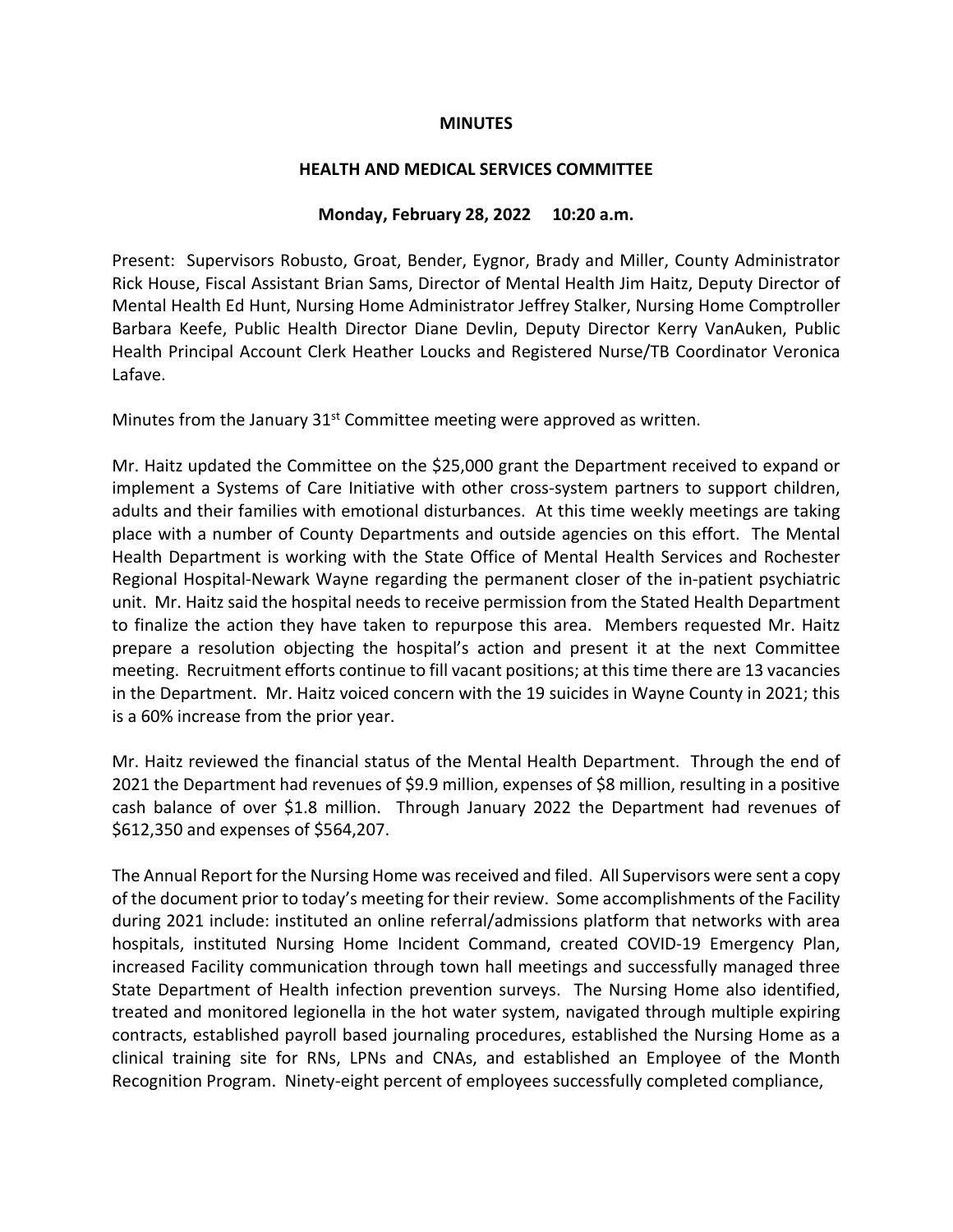sexual harassment and workplace violence trainings, and over 93% participated in HIPPA, computer system user, emergency preparedness and standards of conduct training. The number of full and part-time staff at the Facility has declined steadily in the past 10 years, ending 2021 with 185 full-time and 26 part-time positions.

Ms. Keefe updated the Committee on the financial status of the Nursing Home. During January the Facility had revenues of \$1.35 million, expenses of \$1.5 million, a cash balance of \$25.3 million and over \$15.5 million in short term T-bills. She is working with the County Treasurer to locate higher rates of interest for funds now in short term investments.

Mr. Miller left the meeting at 10:46 a.m.

The Nursing Home had an occupancy rate of 89.08% at the end of January. The lower occupancy rate continues due to COVID implications and staffing shortages. The Medicare 5-Star Overall Rating for the Nursing Home ended at 4-Stars, higher than the last two years. At this time there are 69 open positions, 20 nursing and 42 Aides. The State put a one-month hold on the deadline for nursing home staffing mandates. Mr. Stalker continues to work to increase the staff to resident ratio in the Facility.

Mr. Stalker updated the Committee on the following:

- On February 18<sup>th</sup> the Governor said workers in New York State health care facilities did not have to receive the COVID-19 booster in order to keep their jobs.
- As of this morning there were no residents in the Nursing Home with COVID; however, there was one employee who tested positive.
- Installation of the new nurse call system is underway; the project is ahead of schedule.
- Members of the National Guard continue to assist the facility in the kitchen, stocking materials and with temporary nurse aide work.

The following transmittals were presented for the Nursing Home:

--Authorization for the Chairman of the Board to sign a 90-day contract extension with Rehab Resources for the provision of rehabilitation services. Approved 5-0.

--Authorization for the Chairman of the Board to sign a contract with HealthPro Heritage for the provision of rehabilitation services. Mr. Stalker noted rehabilitation services were put out to bid, after scoring, HealthPro was determined to be the best match for the Facility. Approved 5-0.

The Committee was updated on Wayne County's COVID status. Mrs. Devlin reported the sevenday positivity rate of in the County was 3.8% as of February 23<sup>rd</sup>; this number continues to drop throughout the Finger Lakes. The County's community transmission status dropped from high to moderate. Fifteen percent of new cases involve children. Since the pandemic began there have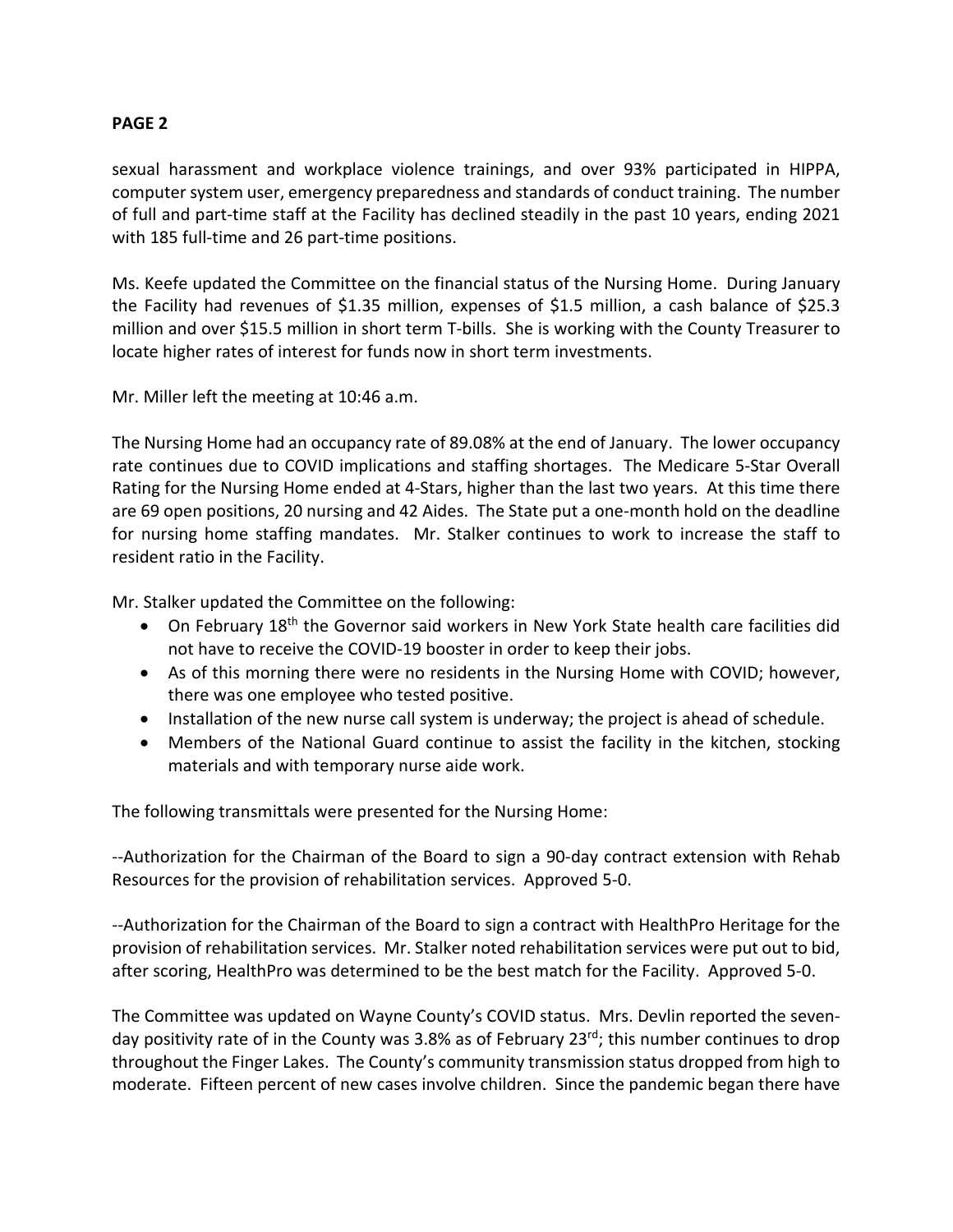been 20,000 positive cases in Wayne County, resulting in the death of 142 residents. At least 69% of Wayne County residents have had at least one vaccination. Public Health's Wednesday walk-in clinic is not being well attended. Mrs. VanAuken said an effort is underway to have youth ages 5-11 get vaccinated at their physician offices. In the past month, 13 inmates were vaccinated at the County Jail. Efforts to vaccinate homebound individuals continue through Wayne County ALS.

Mrs. VanAuken announced many regular services offered through Public Health are resuming. Immunization of the Amish community is underway and in-home lead poison prevention visits. The Department restarted Automated External Defibulator (AED) inspections in all County office buildings. Mrs. Devlin reported the interview process in underway for the NYS Public Health Corps Fellowship Program through the Health Research Institute. Fellows in the program will be hired through the S2AY Rural Health Network.

Ms. Lafave informed Supervisors a County TB clinic was held earlier in the month. Two pregnant County residents have latent TB infection showing lead levels in their systems; both have opted to receive treatment following the birth of their babies. TB is spread through air from one person to another when the disease is located in the lungs, some people will become infected when they breathe in the bacteria while other are not sick and have what is call a latent TB infection.

Ms. Lafave informed members she was contacted regarding suspected rabies in a steer in the Town of Galen. The same day the animal died it was confirmed the animal had rabies. Prior to that announcement the owner had another ill steer, with similar symptoms die a month earlier. This steer was euthanized, butchered and meat was being consumed by another family. An effort was made to make contact with anyone who had contact with the animal and might have been exposed to the disease. Ms. Lafave was in contact with the owner of the animal and his family regarding their exposure and the butcher who cut up the animal. The State Health Department stated individuals should not eat meat from a rabid animal. The owner of the steer and his wife agreed to receive the two vaccinations they need; the butcher of the animal has not returned requests from the local Public Health Office about vaccinations.

Ms. Loucks stated the Department was reimbursed \$483,000 for immunizations they have performed. She is concerned with discussions at the State to raise the Pre-K School Age Children with Handicapping Conditions (3-5) tuition rates by up to 15%. At this time there are 128 Wayne County children in center-based learning classrooms. The projected increase could result in an additional County cost to the program in excess of \$200,000. Ms. Loucks also informed Supervisors the Department's transportation bid for pre-school programs is up this year. Due to the increase in fuel costs during the past year, she anticipates an additional \$100,000 County cost for this expense. Ms. Loucks is also concerned with the ongoing bus driver shortage. Transportation services to these programs is mandated by the State.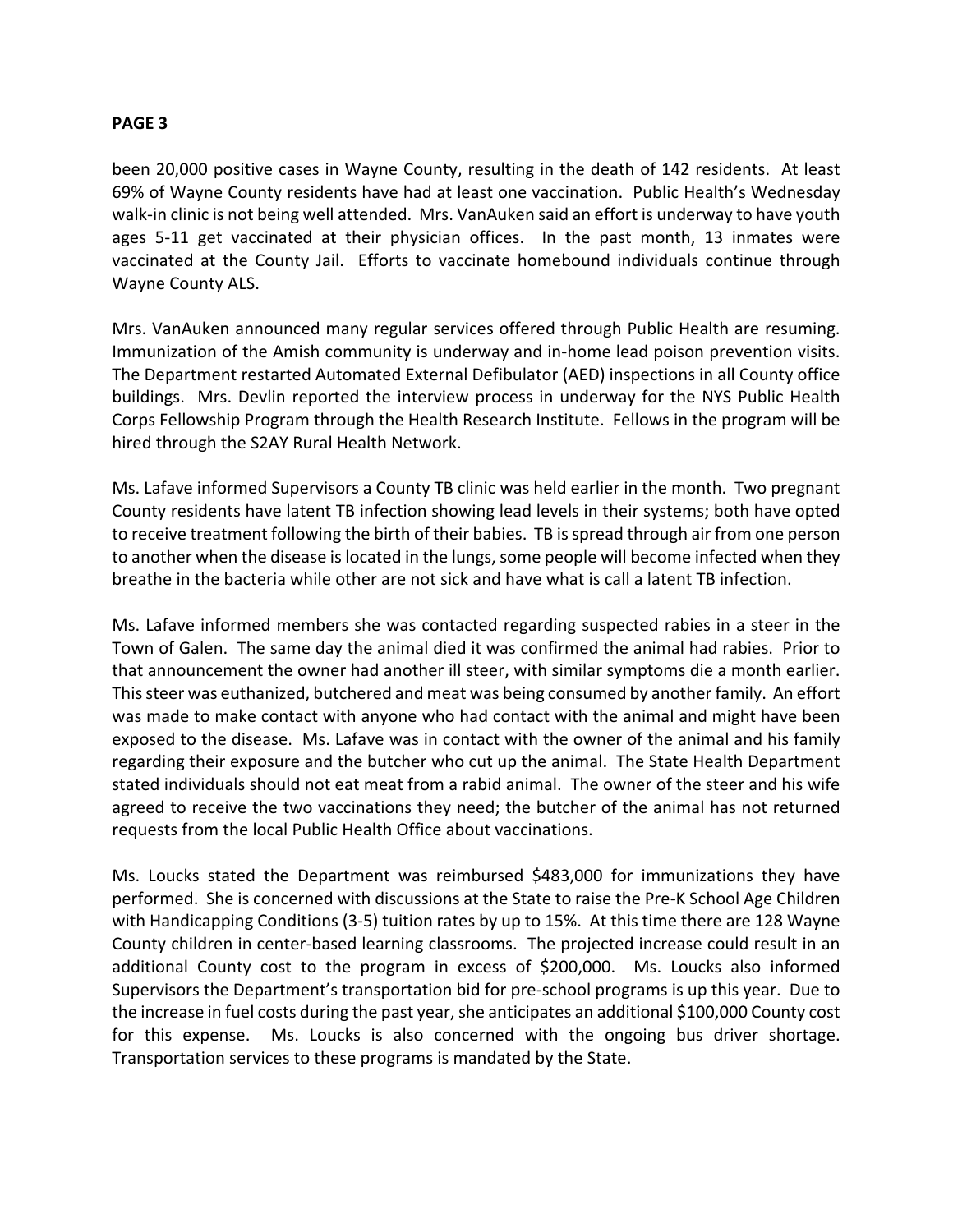The Public Health Department is the reimbursement source for County expenditures through ELC COVID funding of \$1.6 million. Ms. Loucks believes the \$474,000 the County spent to purchase over the counter home test kits is reimbursable through the program. Funds can be used for the purchase of masks and staff time involved in the distribution of PPE items. Ms. Loucks is looking into all expenditures reimbursable through this program.

Ms. Loucks filed the Department's State Aid application on Friday; projections show the County will receive almost \$50,000 in additional State Aid in 2022 if the State's proposed budget passes. The State is discussing whether or not to allow fringe benefits as a reimbursable cost under State Aid.

The following transmittals were presented for the Public Health Department:

--Authorization for the Chairman of the Board to sign a contract with the NYS Department of Health for operation of a local Childhood Lead Poisoning Prevention Program. The State will pay the County \$199,500 to operate the program. Approved 5-0.

--Authorization to amend the County budget and transfer remaining 2021 balance of COVID-19 ELC funding in the amount of \$222,083 into the 2022 budget. Funds will be utilized for staffing of COVID-19 response efforts, contact tracing, case investigation, testing and vaccination efforts. Approved 5-0.

--Authorization to amend the County budget and transfer remaining ELC Reopening Funds in to the County's 2022 budget to be expended to support school districts in meeting work plan objectives. The amount being carried over is \$35,465. Approved 5-0.

--Authorization to amend the County budget and transfer remaining 2021 NYS Department of Health COVID-19 vaccination response funding totaling \$99,621 into the 2022 budget. Funds will be utilize for vaccination promotion, education and outreach through June 2024. Approved 5-0.

--Authorization for the Chairman of the Board to sign a three-year renewal contract with Jack Venesky CPA & Associates for ambulatory health care facility cost reporting for a price of \$25,500. This professional service was bid. Approved 5-0.

--Authorization for the Public Health Department to accept a \$4,000 Performance Incentive Award from the NYS Department of Health. Funding will be used to improve and/or enhance core public health services. Approved 5-0.

Mrs. Devlin noted the Governor's decision to rescind mask wearing as of March 2<sup>nd</sup> for school children. The CDC has yet to update the country on this issue.